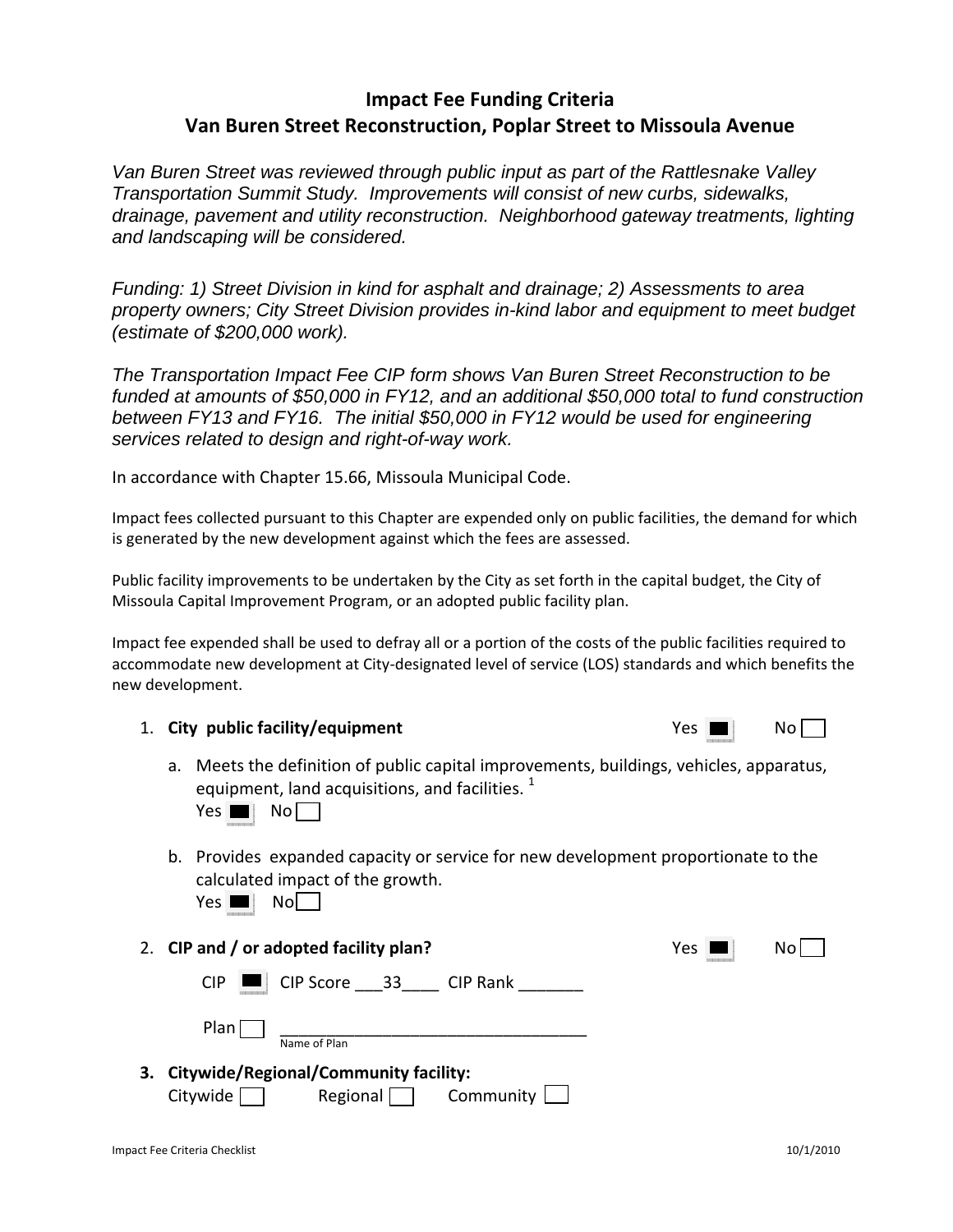|  |                                      | 1. Methodology #1: Service Increase                                                                                                                 | Yes.  | NO. |  |
|--|--------------------------------------|-----------------------------------------------------------------------------------------------------------------------------------------------------|-------|-----|--|
|  |                                      | Calculation:<br>Impact fee portion determined by population growth of 2% (or current annual<br>growth) since adoption of study on December 27, 2002 |       |     |  |
|  |                                      | Number of years $x$ 2% x cost of full facility improvements = impact fee portion<br>$x \times (2\% \text{ or annual growth}) =$                     |       |     |  |
|  | a. Methodology #2: Capacity Increase |                                                                                                                                                     |       |     |  |
|  |                                      | 2. Expansion of existing facility to serve development                                                                                              | Yes I | NO. |  |
|  |                                      | Calculation:                                                                                                                                        |       |     |  |
|  |                                      | Expanded capacity/full capacity= impact fee portion                                                                                                 |       |     |  |
|  |                                      | $5,000$ ADT $/$ 17,200 ADT = 29%                                                                                                                    |       |     |  |

*The Office of Planning and Grant Transportation Planning Section provided 2008 base year Average Daily Traffic (ADT) of 12,200, and projected 2035 ADT full capacity of 17,200. The expanded capacity from the existing road configuration is 5,000 ADT. These measures were used to document expanded capacity and full capacity of the road with planned improvements.* 

*The Van Buren Street CIP identifies \$100,000 Impact Fee Funding, or approximately 9% of the total project cost as part of a \$1,100,000 project. The project is planned to be constructed in phases over four years.*

| 3. New facility to serve new development only | $Yes$ | No l |
|-----------------------------------------------|-------|------|
| Calculation:                                  |       |      |
| 100% eligible                                 |       |      |

#### **4. Local/Neighborhood facility:**

Street Collector Improvements: Vehicle Trip increases due to full development

Park Improvements: Dwelling unit increases due to full development

 $\mathsf I$  Other

 $Calculation:$ 

 *New development trips or units/Full capacity of improvement= impact fee portion* \_\_\_\_\_\_\_\_\_\_\_\_ /\_\_\_\_\_\_\_\_\_\_\_\_ = \_\_\_\_\_\_\_\_\_\_\_\_\_\_\_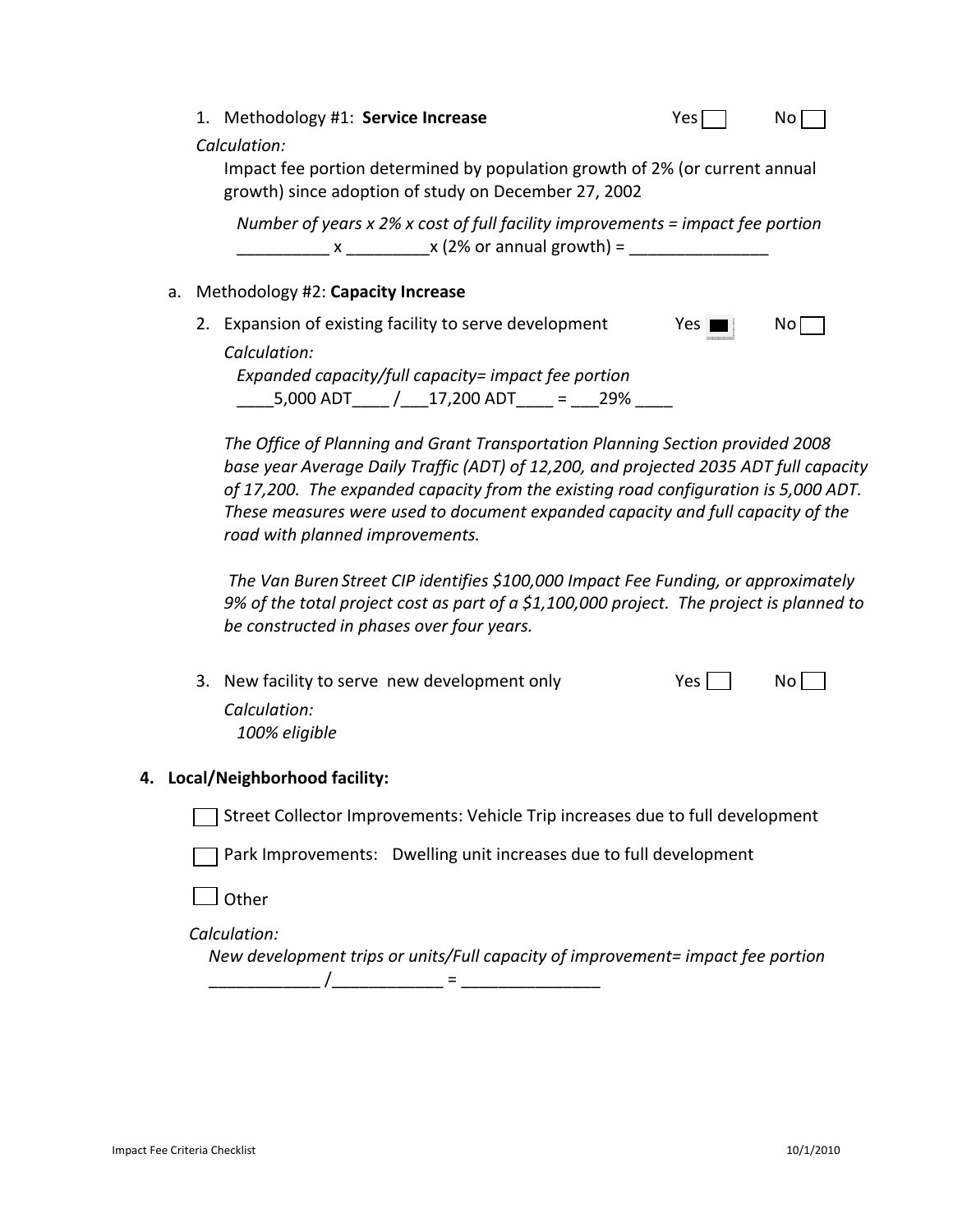$^{1}$ Meets the definition of public capital improvements, buildings, vehicles, apparatus, equipment, land acquisitions, and facilities with a useful life of ten (10) years or more, that increase or improve the service capacity of a public facility such as parks, open space, trails, fire and emergency medical service facilities, law enforcement facilities, and community services facilities included in the calculation of development impact fees in the methodology report and transportation facilities included on the City's capital improvement program with the exception of the portions of this chapter not amended by this ordinance that were enacted previously and grandfathered as authorized by Section 9. "Applicability", Chapter No.299, Senate Bill 185 of the Montana Session Laws 2005".

# **Appendix Examples of calculations of impact fee support**

#### **For parks, which has an Urban Area Master Park Plan, Transportation (NMT) and Trails Plans, Open Space Plan, various site plans or similar adopted public plans applicable to Parks and Recreation:**

- A. The improvements being considered for funding with Impact Fee funds shall cost less than, or equal to the amount of impact fees expected to be collected by the City from the area and as outlined in the Urban Area Master Park Plan (MPP) for the specific improvement.
- B. Per MPP, Neighborhood parks typically serve 1/2 mile radius, Community parks/facilities serve 1.5 miles, Regional Parks/Open Spaces/Trails serve entire community or greater.
- C. Impact fee expended shall be used for the public facility costs generated by new development for Parks and Recreation improvements as designated in the City's capital improvement program, including but not limited to park development, trails, playgrounds, water features, irrigation, trees, various & misc. park facilities and amenities, buildings, fencing, facility expansion through actual size, service, or capacity increase or through design allowing for multi use of existing sites.
- D. Impact fee expended shall be used for the acquisition of and dedication of land for public parks, opens space or trails, or for actual construction of all or part of a public facility or public facilities identified in an adopted CIP, or master plan, or impact fee methodology report and meeting or exceeding the demand generated by the new development.

## **Examples ‐Addresses growth entirely or by a calculated percentage**

- E. Based on realized & projected population increase could generate data for proportionate use of impact fees for the increased capacity provided such as square footage allocation between existing service levels vs. growth impacts
	- i. For parks increasing user capacity within an existing park by a calculated percentage for restrooms, park equipment, parking, picnic shelters etc. This could allow for some proportionate support from impact fees. Here are some examples:
		- 1. Capacity increase
			- a. Example: Old playground, with a capacity of 15 children is replaced by a new playground with a capacity for 45 children, in order to accommodate demand caused by growth. Impact fees may pay for 2/3 of cost of project.
			- b. Example: Land is acquired to add new facility, service or amenity. Impact fees may pay entire cost of new facility.
			- c. Example: A current single sport activity such as tennis court or baseball field is renovated to include and accommodate multi uses, such as tennis, basketball, baseball or soccer thereby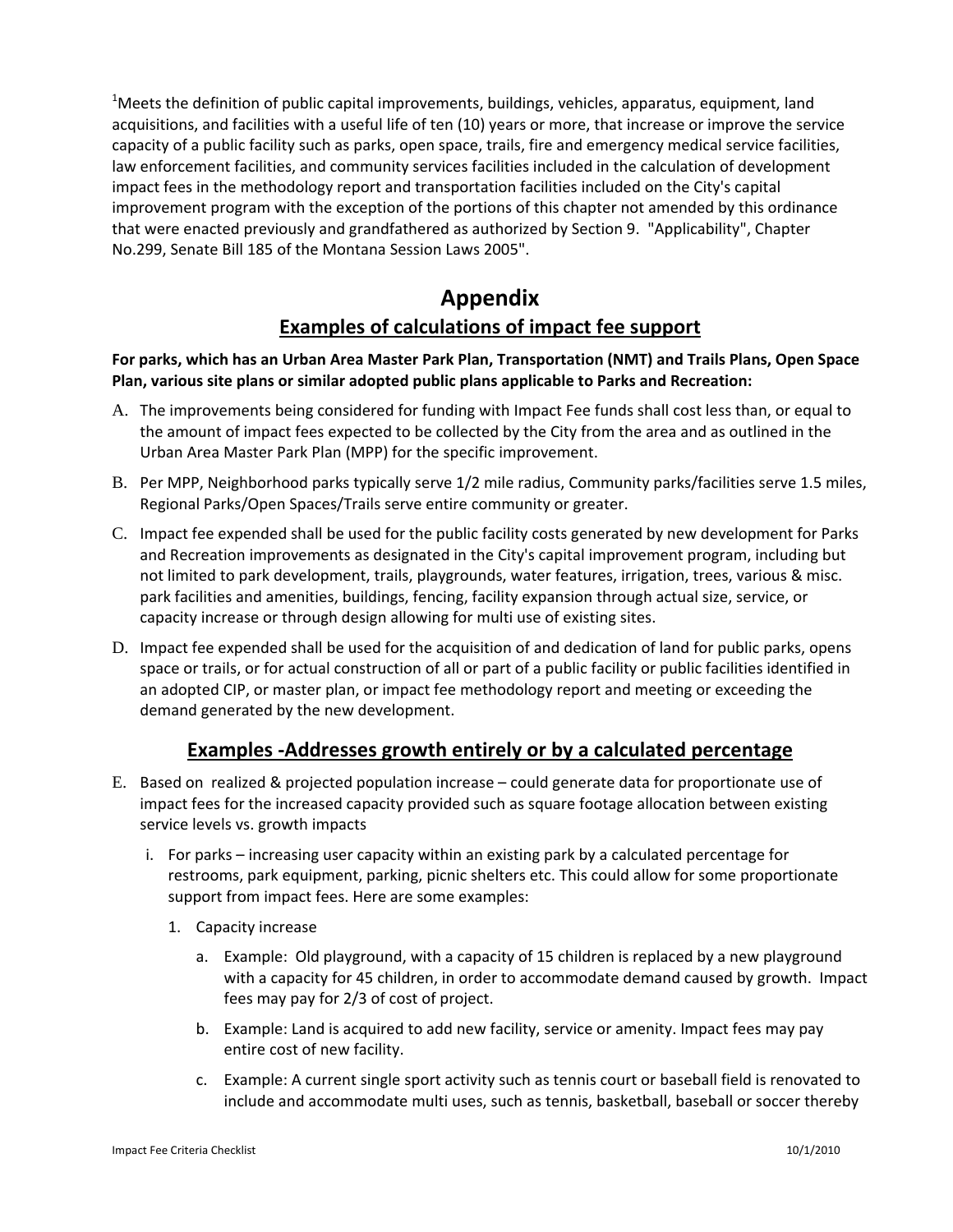increasing capacity to address more users. Impact fees pay for additional cost to provide the additional capacity.

- d. Example: Parking lot is expanded from current 100 parking spots to 125 spots through redesign and related construction expansion. Impact fees pay for 25% of construction costs.
- e. Example: New equipment is added to increase capacity as demanded by growth. (turf equipment to expand user loads on existing facilities or to care for new facilities.) Impact fees pay up to 100% of added equipment.
- 2. Square footage or size increase
	- a. Example: Old picnic shelter, with capacity of 4 tables (32 individuals) is replaced with new shelter to accommodate 8 tables (64 individuals). Impact fees may be allocated at a rate of up to 50% of total cost of project.
	- b. Example: Office space added to accommodate staff necessary to service new growth. Impact fees may be allocated at up to 100% for total cost of project or per formula as percentage of increase in footprint.
- 3. Service increase
	- a. Example: Old restroom, with two stall (one male/one female) is replaced with 4 stalls, including unisex use with baby and toddler change stations. Impact fees may be allocated at a rate of at least 50% of total cost of project.
	- b. Example: Existing park adds a new feature, such as basketball court or skate park. Impact fees may pay up to 100% of new feature costs.
	- c. Example: Lighting is added to a current facility to increase hours of use. Impact fees pay full cost of improvement or increase capacity as proportionate share of increased users serviced.
	- d. Example: A Plan and/or Improvement are developed to successfully support additional use, generated from growth, while preserving existing infrastructure or resources. (Irrigation/soil improvements, trails/trailhead improvements that expand capacity of existing facilities to address growth). Impact fees used directly proportionate to increased user service or capacity.
- F. Based on realized & projected growth in staffing (FTE's) could generate data for proportionate use of impact fees for the increased capacity provided
- G. Based on realized & projected growth in traffic due to potential build‐out as determined in existing zoning or with traffic count data:
	- i. For road fees adding a bike line could increase transportation capacity and allow for some proportionate support from impact fees;
	- ii. For road fees adding a turn lane increases capacity;
	- iii. The calculation of new development traffic generated from growth shall be based on the change of traffic volumes for what was existing on the effective date of City Ordinance 3364, January 9, 2008.
	- iv. New development traffic generation shall be based on the Institute of Transportation Engineers (ITE) trip generation formulas for the existing zoning of properties in the tributary area of the arterial or collector road being considered for improvements.